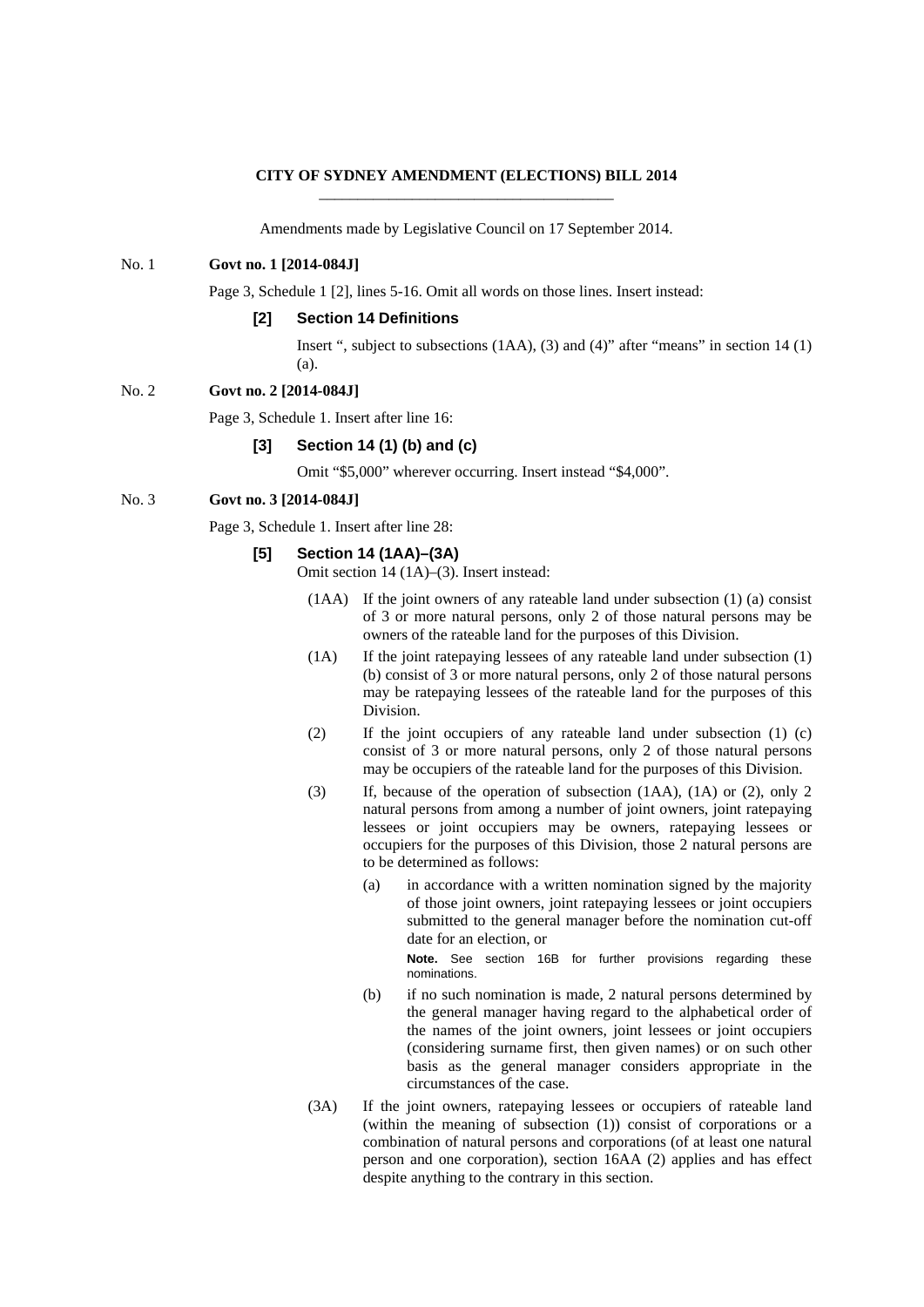# No. 4 **Govt no. 4 [2014-084J]**

Page 3, Schedule 1, lines 29 and 30. Omit all words on those lines. Insert instead:

#### **[5] Section 14 (4)**

Omit section 14 (4). Insert instead:

No. 5 **Govt no. 5 [2014-084J]**

Page 3, Schedule 1 [5], line 31. Omit "(2)". Insert instead "(4)".

#### No. 6 **Govt no. 6 [2014-084J]**

Page 3, Schedule 1 [5]. Insert after line 36:

# **[6] Section 14 (6) and (7)**

Insert after section 14 (5):

- (6) Despite subsection (3) (b), if a person referred to in that paragraph is:
	- (a) otherwise entitled to be enrolled under this Act, or
	- (b) not entitled to vote at an election of members of the Legislative Assembly or an election of members of the Commonwealth House of Representatives,

that person is to be disregarded for the purposes of that paragraph.

(7) In this section, *nomination cut-off date*, for an election, means the date that is 28 days before the closing date for the election.

# No. 7 **Govt no. 7 [2014-084J]**

Page 3, Schedule 1 [7], line 41. Omit ", (3)".

#### No. 8 **Govt no. 8 [2014-084J]**

Page 3, Schedule 1. Insert after line 41:

# **[8] Section 16 (3)**

Omit "for the purposes of this section". Insert instead "for the purposes of this Division".

#### No. 9 **Govt no. 9 [2014-084J]**

Pages 6 and 7, Schedule 1 [9], proposed section 16B, line 22 on page 6 to line 35 on page 7. Omit all words on those lines. Insert instead:

## **16B Nominations where more than 2 owners, 2 ratepaying lessees or 2 occupiers—other than corporations**

- (1) This section applies in relation to a nomination made under section 14 (3) (a) (a *nomination*).
- (2) A person may not be nominated unless the person:
	- (a) has reached 18 years of age or will attain the age of 18 years on or before the date of the next ordinary election of councillors, and
	- (b) has consented in writing to be nominated, and
	- (c) is entitled to vote at an election of members of the Legislative Assembly or an election of members of the Commonwealth House of Representatives, and
	- (d) is not, for any other reason, already entitled to be enrolled as an elector for the City of Sydney.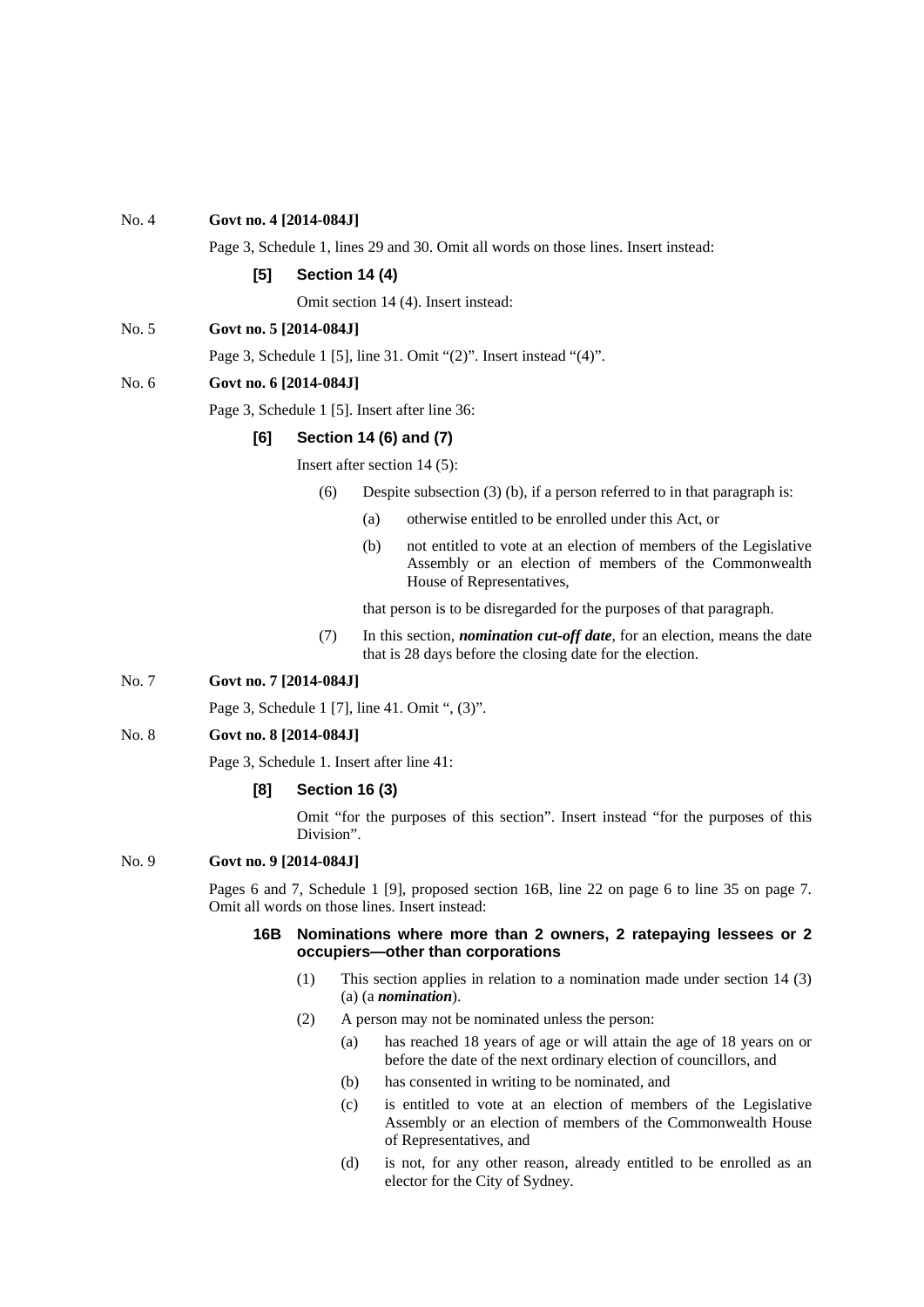- (3) A nomination is revoked if:
	- (a) a person nominated:
		- (i) dies, or
		- (ii) submits a notice of resignation to the general manager containing the details required by the regulations (if any), or
		- (iii) for any other reason becomes entitled to be enrolled as an elector for the City of Sydney, or
	- (b) a notice of revocation made by the majority of the joint owners, ratepaying lessees or occupiers is submitted to the general manager containing the details required by the regulations (if any), or
	- (c) the entitlement under section 15 ceases to exist.
- (4) If the general manager receives a nomination in respect of any rateable land in respect of which 2 persons have already been nominated and the nomination:
	- (a) nominates one person but does not revoke the nomination of either of the 2 people previously nominated—the general manager must refuse to accept the nomination, or
	- (b) nominates 2 persons—the nomination is taken to revoke all previous nominations.
- (5) If the general manager refuses to accept a nomination under subsection (4) (a), he or she must advise the owners, ratepaying lessees or occupiers concerned of that refusal and give reasons for the refusal.

## No. 10 **Govt no. 10 [2014-084J]**

 Page 7, Schedule 1 [10], proposed section 18A (1), lines 40 and 41. Omit all words on those lines. Insert instead:

> (1) As soon as is practicable after the roll of non-resident owners of rateable land and the roll of occupiers and ratepaying lessees for an election lapses, the general manager is to prepare for the next election the following rolls and keep the rolls updated:

## No. 11 **Govt no. 11 [2014-084J]**

Page 8, Schedule 1 [10], proposed section 18A. Insert after line 3:

(2) The general manager is to use the non-residential roll electoral information register kept under section 18D as the basis for the rolls prepared under this section.

# No. 12 **Govt no. 12 [2014-084J]**

Page 8, Schedule 1 [10], proposed section 18B (4), line 45. Omit "section 16AC or 16B (2) (b)". Insert instead "section 14 (3) (b) or 16AC".

# No. 13 **Govt no. 13 [2014-084J]**

Page 9, Schedule 1 [10], proposed section 18D (1) (d), line 24. Omit all words on that line.

#### No. 14 **Govt no. 14 [2014-084J]**

Page 11, Schedule 1 [10]. Insert after line 12:

#### **18F City Council may engage service providers to assist with electoral rolls and register**

The City Council may engage a person or body to assist the general manager in the carrying out of the general manager's functions under this Division in relation to the following:

(a) the preparation of rolls for elections,